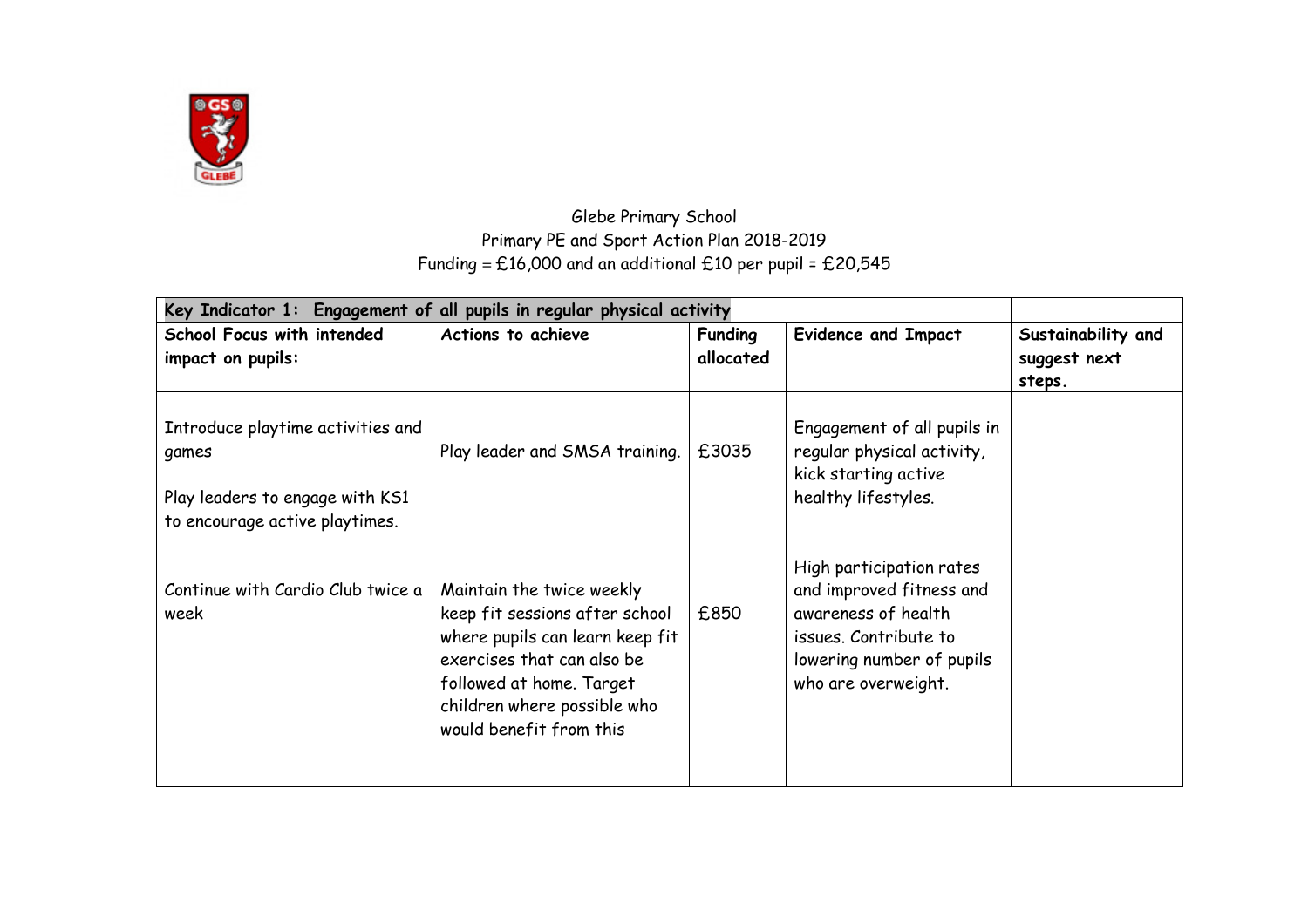| Key Indicator 2: The profile of PE and Sport being raised across the school as a tool for whole school improvement |                                                           |       |                                    |  |
|--------------------------------------------------------------------------------------------------------------------|-----------------------------------------------------------|-------|------------------------------------|--|
| Pupils are recognised in                                                                                           | Achievements celebrate in                                 | £3950 | Notice boards and TV are           |  |
| achievement assemblies every                                                                                       | assembly (match results and                               |       | full of information about          |  |
| Friday to ensure the whole                                                                                         | notable achievements in                                   |       | matches/clubs/result and           |  |
| school is aware of the                                                                                             | lessons)                                                  |       | pupils are keen to get             |  |
| importance of PE and Sport and<br>to encourage all pupils to aspire<br>to being involved in the<br>assemblies.     | Different classes to do dance<br>and gymnastics displays. |       | involved.                          |  |
| Notice boards and TVs in the<br>entrance to raise the profile of<br>PE and Sport for all visitors and<br>parents   |                                                           |       |                                    |  |
| Engage in effective partnerships                                                                                   | To introduce "taster sessions"                            |       | Increased participation in         |  |
| with local partners to deliver a                                                                                   | for children to experience                                |       | sport and children                 |  |
| broad experience of sports and                                                                                     | different sports ie taekwondo,                            |       | experience a broader               |  |
| activities.                                                                                                        | archery, bmx                                              |       | range of sports and<br>activities. |  |
|                                                                                                                    | Work with experts in                                      |       |                                    |  |
|                                                                                                                    | different sports to deliver                               |       | Raise the profile of PE and        |  |
|                                                                                                                    | taster days for children in KS1<br>and KS2.               |       | sport across the school.           |  |
|                                                                                                                    | Link with local schools                                   |       |                                    |  |
|                                                                                                                    | (Primary and Secondary) to                                |       |                                    |  |
|                                                                                                                    | deliver sports festivals.                                 |       |                                    |  |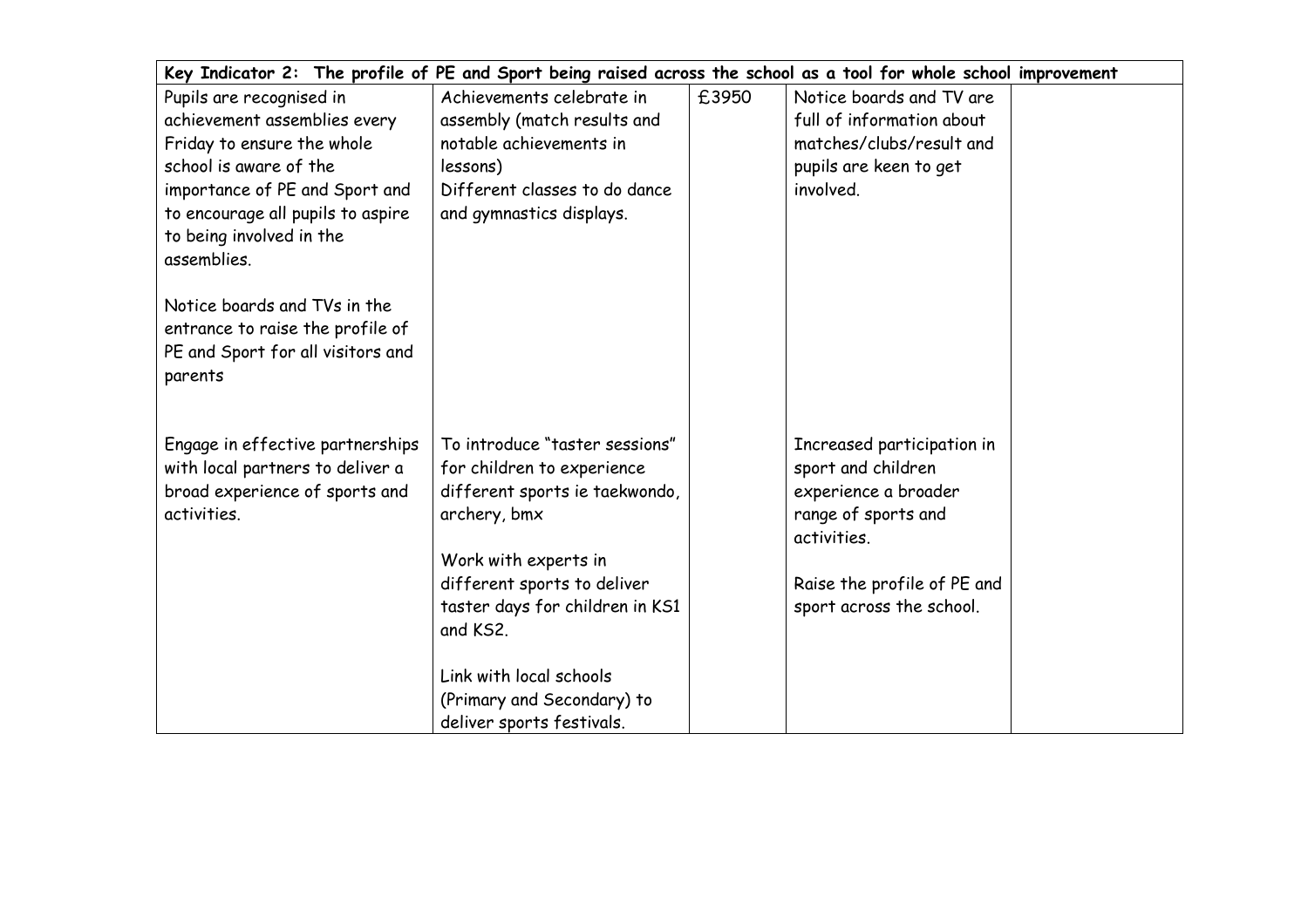| Role models - local sporting                                                                     |                                  |       |                             |  |
|--------------------------------------------------------------------------------------------------|----------------------------------|-------|-----------------------------|--|
| personalities so can pupils can                                                                  |                                  |       |                             |  |
| identify with success and aspire                                                                 |                                  |       |                             |  |
| to be a local sporting hero.                                                                     |                                  |       |                             |  |
|                                                                                                  |                                  |       |                             |  |
|                                                                                                  |                                  |       |                             |  |
|                                                                                                  |                                  |       |                             |  |
|                                                                                                  |                                  |       |                             |  |
|                                                                                                  |                                  |       |                             |  |
|                                                                                                  |                                  |       |                             |  |
| Key Indicator 3: Increased confidence, knowledge and skills of al staff in teaching PE and Sport |                                  |       |                             |  |
| In order to improve progress and                                                                 | Specialist coaching to improve   | £4950 | Increased confidence and    |  |
| achievement of all pupils the                                                                    | subject knowledge in             |       | better subject leadership   |  |
| focus is on upskilling the staff.                                                                | gymnastics, tag rugby and        |       | skills enabling the subject |  |
|                                                                                                  | tennis                           |       | lead to professional        |  |
|                                                                                                  |                                  |       | learning for all subjects.  |  |
|                                                                                                  | CPD opportunities with sport     |       |                             |  |
|                                                                                                  | specialists in Cricket (Middx    |       |                             |  |
|                                                                                                  | Cricket Club) and tennis.        |       |                             |  |
|                                                                                                  |                                  |       |                             |  |
|                                                                                                  | Cricket coaching for Year 4      |       |                             |  |
|                                                                                                  | and 5                            |       |                             |  |
|                                                                                                  |                                  |       |                             |  |
|                                                                                                  | <b>GnT differentiation INSET</b> |       |                             |  |
|                                                                                                  | delivered by Alan Watson         |       |                             |  |
|                                                                                                  | from South Hillingdon School     |       |                             |  |
|                                                                                                  | Sports Partnership.              |       |                             |  |
|                                                                                                  |                                  |       |                             |  |
| Key Indicator 4: Broader experience of a range of sports and activities offered to all pupils    |                                  |       |                             |  |
| Focus particularly on those pupils   Arrange a pupil survey to                                   |                                  |       |                             |  |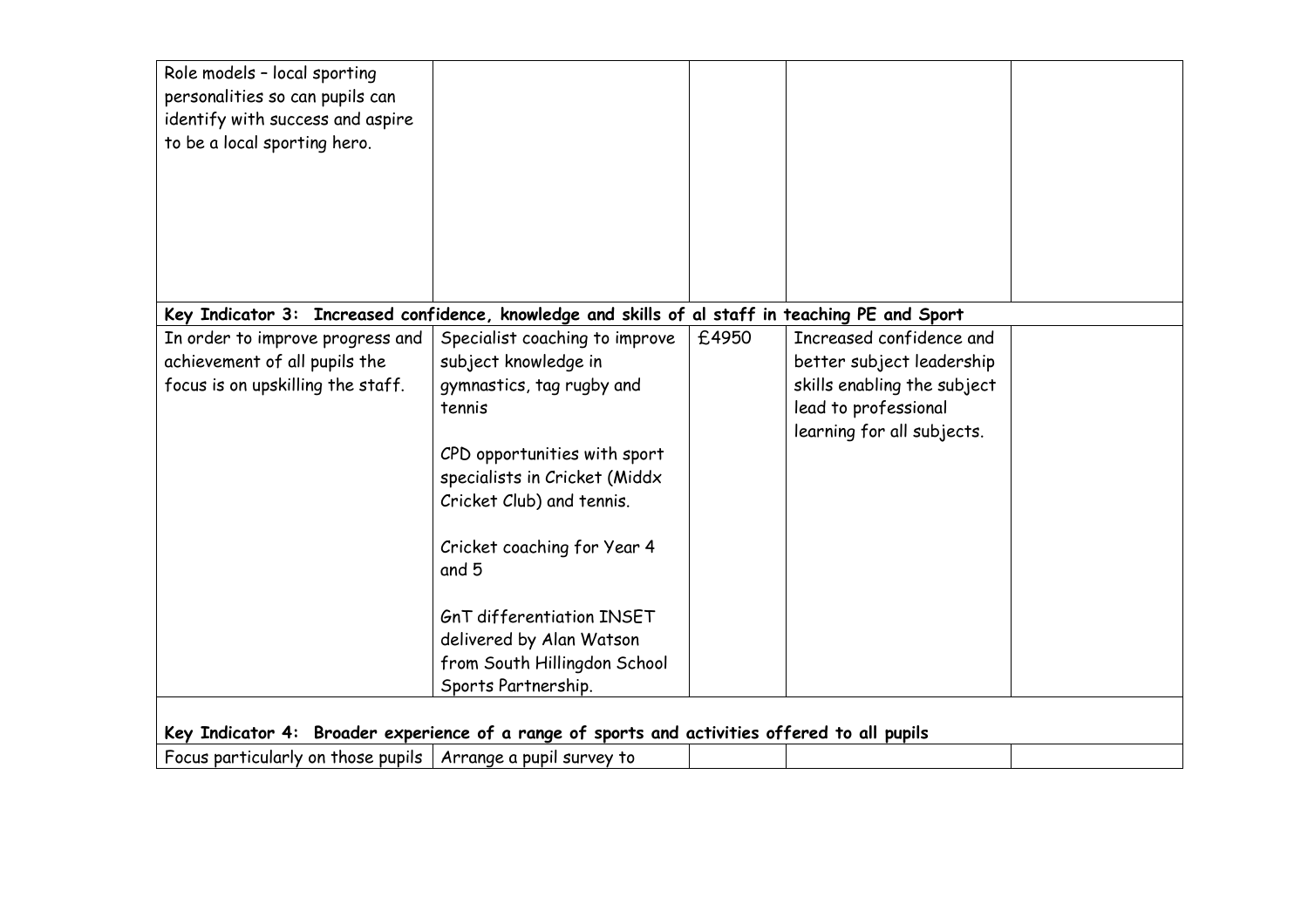| who do not take up additional PE                                                                                       | ascertain what pupils would                                                                                                                                                                  |       |                                                   |  |
|------------------------------------------------------------------------------------------------------------------------|----------------------------------------------------------------------------------------------------------------------------------------------------------------------------------------------|-------|---------------------------------------------------|--|
| and Sport opportunities                                                                                                | like and involve external                                                                                                                                                                    |       |                                                   |  |
|                                                                                                                        | coaches.                                                                                                                                                                                     |       |                                                   |  |
| Key Indicators 5: Increased Participation in competitive sport                                                         |                                                                                                                                                                                              |       |                                                   |  |
| Introduce additional competitive<br>sports identified by pupils in<br>recent survey in order to engage<br>more pupils. | FA qualified coach to develop<br>Y5 and Y6 girls football team.<br>Arrange friendly competition<br>inter/intra school - with<br>Breakspear and Douay.                                        | £3960 | More girls involved in<br>competitive sports.     |  |
| Engage more girls in inter/intra<br>school teams particularly those<br>who are disaffected.                            | Coaches run lunchtime and<br>after school clubs in:<br>Cross country<br>Girls' football<br>Cricket<br>Rugby                                                                                  |       |                                                   |  |
| Additional extra curricular<br>coaching to enable pupils to take<br>part in inter school sport                         | Hockey<br>Coaching sessions culminate in<br>participation in an inter school<br>tournament.<br>As part of this, additional<br>resources have been<br>purchased to support the<br>activities. |       |                                                   |  |
| Further develop inter house<br>sport                                                                                   | Further opportunities for all<br>pupils to participate in inter                                                                                                                              |       | Wider participation<br>opportunities for children |  |